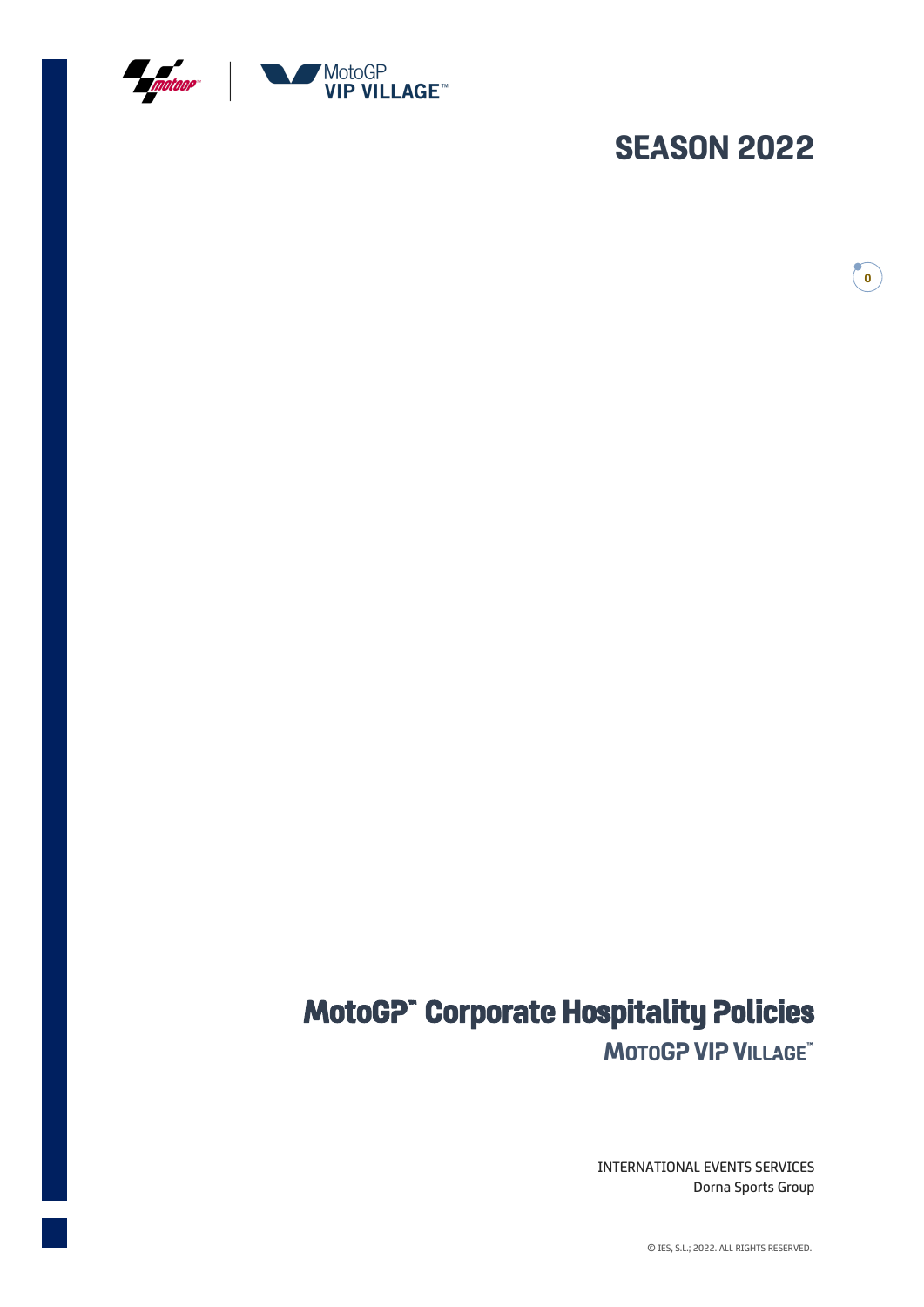

## **INDEX**

## **1. VIP PASSES PURCHASE PROCESS**

- A. DIRECT PURCHASE
- B. ONLINE PURCHASE AND RESERVATION
- C. RESELLERS
- D. CORPORATE LOUNGE

## **2. TERMS & CONDITIONS OF PURCHASE**

- 2.1 Price & Payment
- 2.2 Delivery of VIP Passes
- 2.3 Data to be supplied to buy the VIP passes
- 2.4 Completion of the Purchase Process
- 2.5 Limits on the Purchase Process
- 2.6 Entrance to the MotoGP VIP Village™
- 2.7 Cancelations Fees /Exchanges
- 2.8 Liability
- 2.9 Void VIP Passes
- 2.10 VIP Passes Purchase Conditions Underage

## **3. TERMS & CONDITIONS OF USE**

- 3.1 Code of Conduct
- 3.2 Consent to Image Right License
- 3.3 Intellectual Property; Restrictions on Use of Names and Logos
- 3.4 Health and Safety
- 3.5 Acknowledgments and Liability
- 3.6 Accessibility
- 3.7 Credentials
- 3.8 Parking
- 3.9 Dress Code
- 3.10 Food allergens
- 3.11 Entertainment Activities

**1**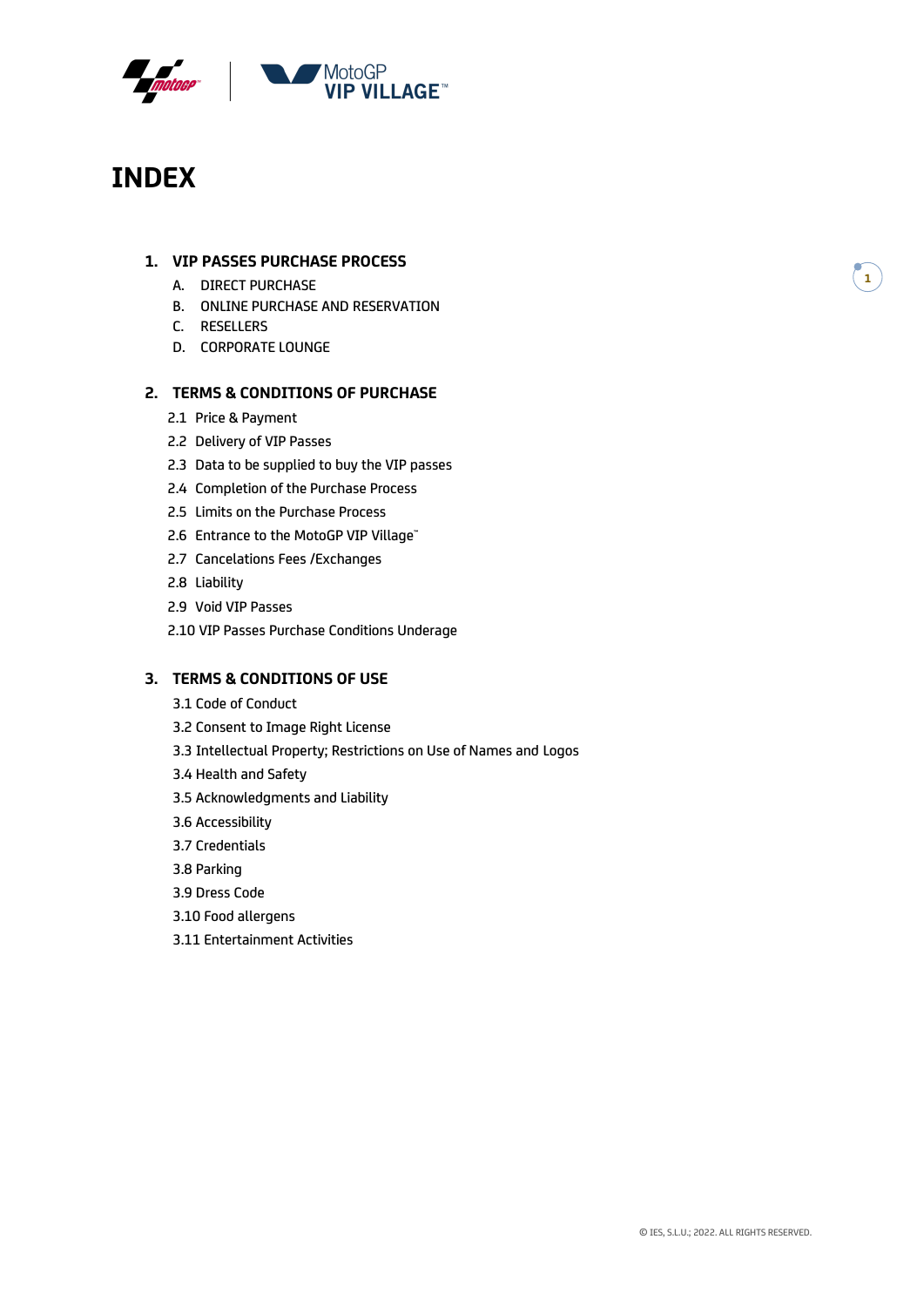

## **MotoGP™ Corporate Hospitality Policies**

The following MotoGP Corporate Hospitality Policies (the "Policies") includes the:

The VIP Passes Purchase Process (reflected in section 1), the Terms and Conditions of Purchase (reflected in section 2) and the Terms of Use (reflected in section 3) (henceforth, jointly or indistinctly, referred to as "Policies")

The Terms and Conditions of Purchase apply to the purchase of MotoGP VIP Village™ Passes (hereinafter, "VIP PASSES") only when acquired through any of the channels reflected below, in section 1; The VIP Passes Purchase Process.

If you have acquired the VIP PASSES through any process explained in section 1, then your purchase is being operated by INTERNATIONAL EVENTS SERVICES, S.L.U. with domicile in Spain, Principe de Vergara 183, Madrid 28002. and VAT number B-82.626.144 (henceforth referred to as "IES").

However, the Terms of Use, reflected in section 3, shall apply to any VIP PASS holder regardless of the purchase process followed.

You expressly agree and accept to be bound by this Policies without limits or reservations. It is hereby expressly agreed that if you violate this Policies, your use of the website www.motogpvipvillage.com (henceforth referred to as the "Web") may be limited or terminated and we may bar you the use of the VIP PASSES, cancel your purchase order and/or take appropriate legal actions against you.

## **1. VIP PASSES PURCHASE PROCESS**

- **E. DIRECT PURCHASE**
- **F. ONLINE PURCHASE AND RESERVATION**
- **G. RESELLERS**
- **H. CORPORATE LOUNGE**

#### **A. DIRECT PURCHASE (via Registration Form):**

You will be able to reserve and purchase the VIP PASSES and check its availability by contacting directly with the IES Corporate Hospitality Sales Department. You can reach us by sending an email to *[hospitality@motogp.com.](mailto:hospitality@motogp.com)*

After contacting us and once we have confirmed full availability for your purchase needs, we will provide you with the Registration Form (henceforth, RF) which is the only official and valid document with which to carry out the direct purchase process.

*WARNING:* On direct purchase process the only accepted method of payment is through bank transfer. Bank details are supplied in the RF.

In order to complete the purchase, it is mandatory to fill in the RF and sent it together with a proof of a bank transfer by e-mail to [hospitality@motogp.com](mailto:hospitality@motogp.com) or directly to your IES sales contact*.*

The reservation of the VIP PASSES will not be confirmed until IES has received all the required documents (RF and proof of bank transfer). Such documents should be received by IES no later than 30 days prior to the date of the chosen GP.

The delivery of the VIP PASSES is subject to Terms stablished in section 2. TERM & CONDITIONS OF SALE in clause 2. DELIVERY OF VIP PASSES.

#### **B. ONLINE PURCHASE AND RESERVATION (via motogpvipvillage.com):**

#### **B. 1. WEB Purchase**

1. You will be able to purchase the VIP PASSES and check its availability through our website motogpvipvillage.com (the "Web"). In the Web you will be able to access the Web Purchase Process. The Web is the official MotoGP VIP Village™ e-commerce platform directly managed by IES with which to carry out the website purchase process. If you purchase the VIP PASSES through any authorised reseller platform, then IES will not be a party on your purchase and other term and conditions may apply.

**WARNING:** Web Purchase payments made by credit card cannot exceed 4.000.-€ (including VAT) and have the limitation of 9 seats, in any case, which means 9 VIP PASSES. For purchases of more than nine (9) passes contact directly [hospitality@motogp.com.](mailto:hospitality@motogp.com)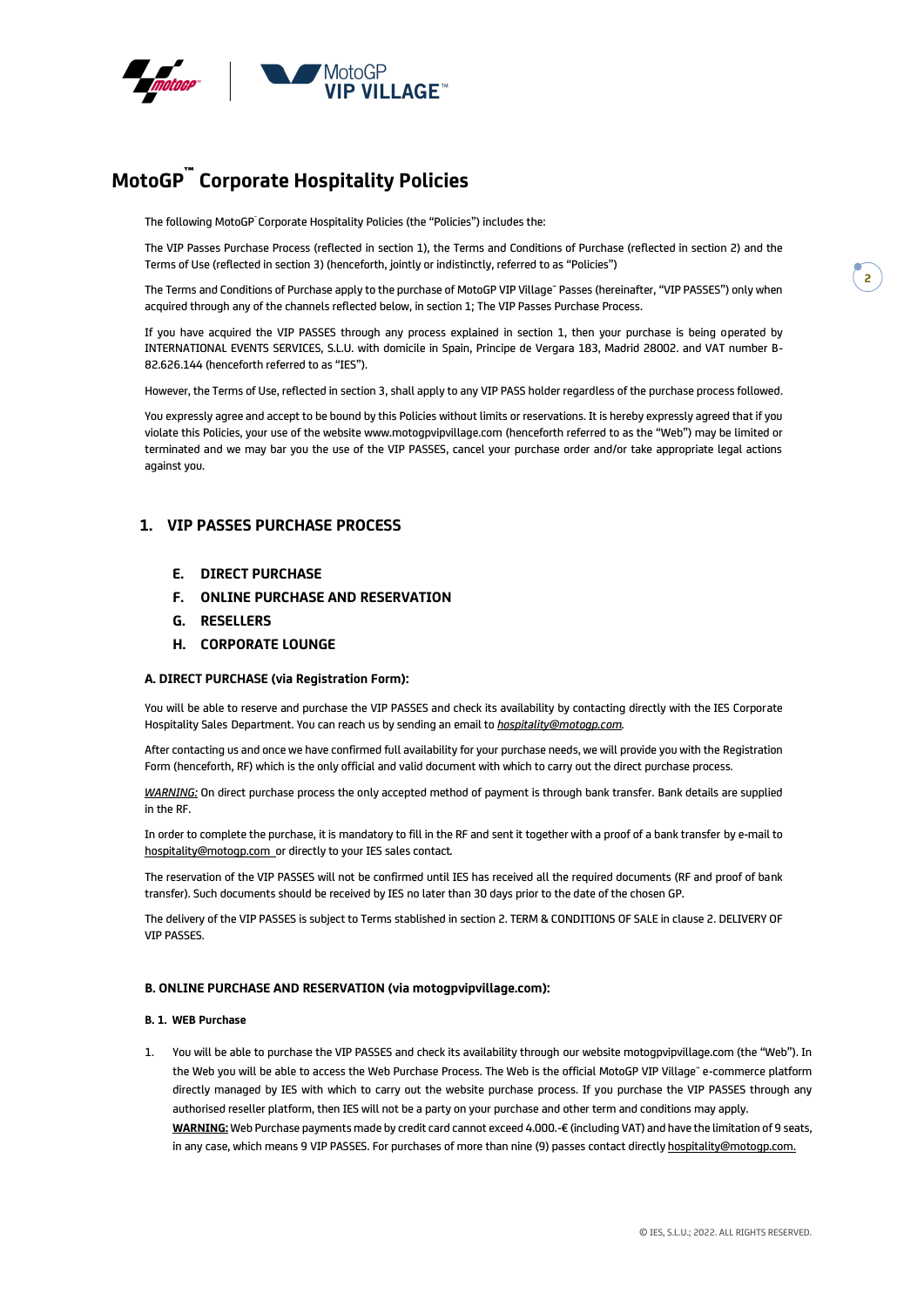

- 2. In order to complete the purchase, it is mandatory to proceed with the credit card payment following the indications given through the Web Purchase Process. For that purpose, you may be redirected to third payment platform, then you may be subject to accept its own Terms & Conditions.
- 3. Your passes are not officially confirmed and processed until IES has received and processed the relevant payment. The corresponding invoice may be sent by post mail and/or e-mail.
- 4. The delivery of the VIP PASSES is subject to Terms stablished in section 2. TERM & CONDITIONS OF SALE in clause 2. DELIVERY OF VIP PASSES.

#### **B.2. WEB Reservation**

- 1. Through the Web you will have access to the Web Booking Process, meaning a previous reservation of the VIP PASSES you are willing to purchase which payment method is only bank transfer.
- 2. Once your reservation is confirmed through the Web, you will have 72h to complete the purchase transaction as stated in the process. In order to complete the purchase, you shall proceed with the payment via bank transfer. Bank details are referred in the confirmation as well as during the Web reservation process itself.

WARNING: The reservation will be held up to 72 hours. After 72h, if IES has not received the relevant bank transfer, the reservation will expire.

- 3. Your passes are not officially confirmed and processed until IES has received and processed the relevant payment by bank transfer. The corresponding invoice may be sent by post or e-mail.
- 4. The delivery of the VIP PASSES is subject to Terms stablished in section 2. TERM & CONDITIONS OF SALE in clause 2. DELIVERY OF VIP PASSES.

#### **C. RESELLERS:**

If you are an authorized reseller or a professional (ticket reseller, sports agency and/or any other professional) interested in purchasing VIP PASSES you will be able to purchase the VIP PASSES and check its availability by contacting directly with the IES Corporate Hospitality Sales Department. You can reach us sending an email to *[hospitality@motogp.com.](mailto:motogpvipvillage@dorna.com)*

WARNING TO END CONSUMER: If you are an end consumer that have purchased VIP PASSES via resellers (i.e. an Agency), your purchase is subject to the terms of sale settled by such reseller. Please bear in mind that when you buy VIP PASSES via reseller, the Terms in section 2 (TERM & CONDITIONS OF SALE) may vary or not apply to your purchase as IES will not be a party on such purchase process. However, applicable TERMS & CONDITIONS OF USE shall remain applicable to end consumer of VIP PASSES acquired via reseller. End consumer shall comply at all times with the TERMS & CONDITIONS OF USE, otherwise IES may bar the use of the VIP PASSES or take appropriate legal actions.

#### **D. CORPORATE LOUNGE**

If you are company interested in purchasing a CORPORATE LOUNGE (buying more than 64 VIP PASSES with possibility to have your own suitable private space) you will be able to purchase it and check its availability by contacting directly with the IES Corporate Hospitality Sales Department. You can reach us sending an email to *[hospitality@motogp.com.](mailto:motogpvipvillage@dorna.com)*

Please bear in mind that when you buy a Corporate Lounge, the Terms that shall apply to your purchase are those stated herein in section 4, CORPORATE LOUNGE, TERMS & CONDITIONS OF PURCHASE. For the sake of clarity, the T&C applying to Corporate Lounge may vary from the ones applying to the regular purchase (section 2). However, applicable TERMS & CONDITIONS OF USE shall remain applicable to end consumer of VIP PASSES acquired for Corporate Lounge.

## **2. TERMS & CONDITIONS OF PURCHASE**

As referred above, the purchase of VIP PASSES on the ways explained in section 1 is subject to the following Terms and Conditions of Purchase (the "Terms"). For the sake of clarity, IES is the entity selling the VIP PASSES and you are the person buying the VIP PASSES.

All VIP PASSES are offered subject to availability and subject to these Terms. These Terms should be read carefully prior to confirming your purchase order. Any queries relating to them should be raised with us prior to purchase.

IES will only respond in front of the person that completed the purchase process, not to any final holder of the VIP PASSES.

The confirmation of your purchase order constitutes full acceptance of the following Terms: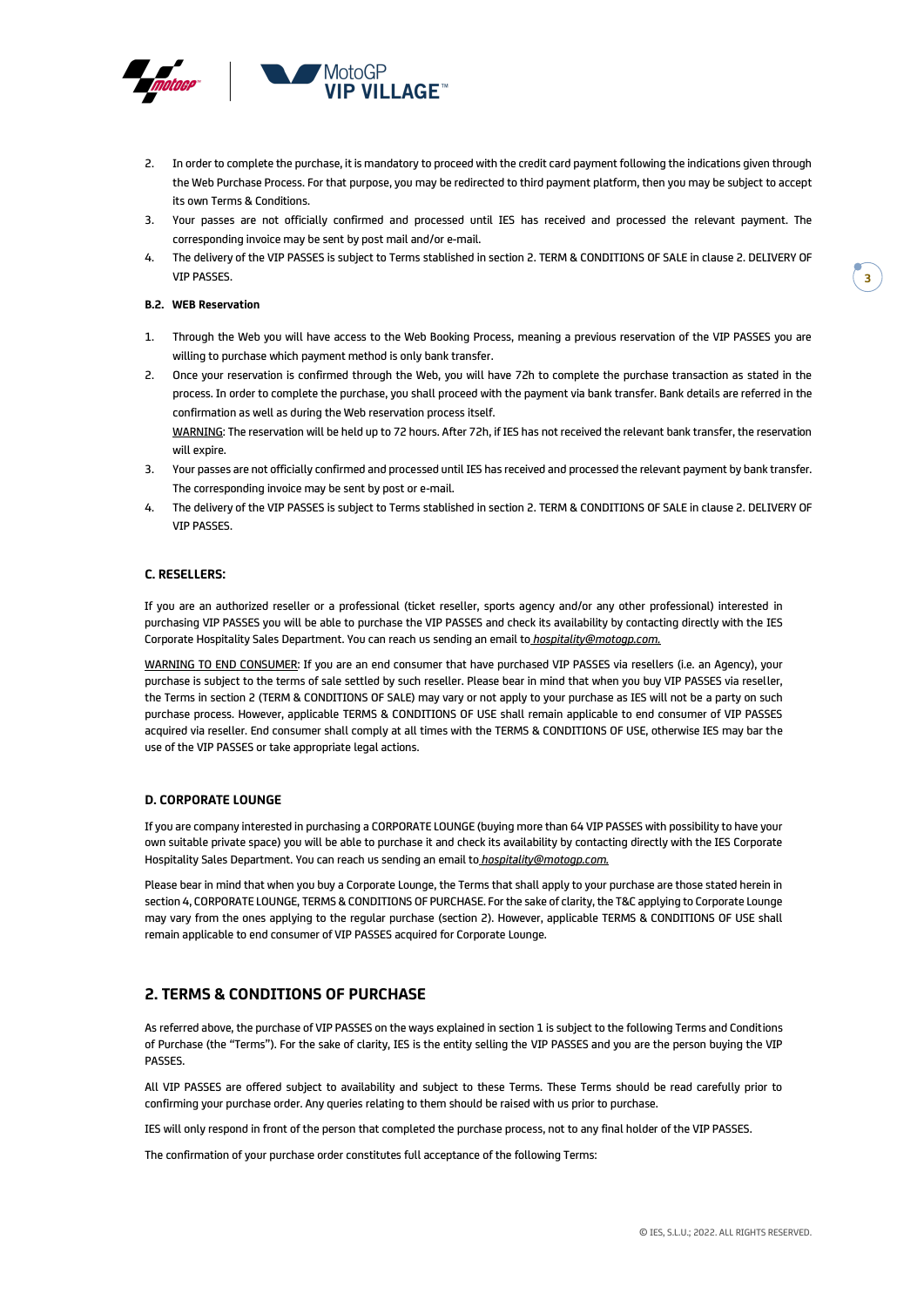

#### **2.1 PRICE AND PAYMENT.**

Price list for all VIP passes for the current MotoGP™ season will be available at any of IES' own commercial platforms and will always be visible at any of the purchase processes stated in section 1.

When you purchase VIP PASSES from IES through any of the purchase processes stated in section 1, the price of the VIP PASSES shall be the price set in written form at the time your purchase is confirmed by IES.

Should any price change occur after your purchase has been confirmed by IES, said change shall in no way affect the price set for your passes at the time of purchase.

Prices are exclusive of VAT. Any additional or substitute taxes, levies, impost, duties, fees shall be paid by you at the applicable rate on the territory and time in which the Grand Prix is held.

#### **2.2 DELIVERY OF VIP PASSES.**

IES will deliver the VIP Passes by private courier and free of charge to the address that the client has appointed during the purchase process ("the Address"). Delivery is possible in most countries, but IES shall not guarantee delivery in certain countries.

**WARNING:** If you provide wrong or incomplete data, IES will not be responsible for the delivery. Moreover, if the VIP PASSES have not been delivered at the relevant Address, within 10 days before the date of the Grand Prix, you have to contact IES to claim for such lack of delivery. If IES does not receive your claim sent at least 10 days before the date of Grand Prix, there will be no liability whatsoever to IES for a failed delivery. On the other hand, if you claim to us on the mentioned times, IES will check where the fault of failed delivery was, if any, and when such fault is attributable to IES, an appropriate remedy will be offered to you.

Once you bought the VIP PASSES, if you need to change the delivery address for a different one within the same country you shall contact IES. IES do not guarantee changes on the delivery address once VIP PASSES have been shipped to its first destination address.

**WARNING:** IES will not be responsible for any VIP PASSES that are lost, stolen or destroyed under your possession. For the sake of clarity, you will take possession of the VIP PASSES once they are delivered to you by courier to the agreed place.

Once you will take possession of the VIP PASSES, if your VIP PASSES get lost, stolen or destroyed under your possession you must contact IES before the Grand Prix date. Then IES may provide a solution under its own criteria.

**WARNING:** Please check your VIP PASSES carefully upon reception and contact us immediately if there is a mistake.

#### **2.3 DATA TO BE SUPPLIED TO BUY THE VIP PASSES**

You shall supply the real and correct information and data required for the purchase and delivery of the VIP PASSES. Such data shall be real and able to be validated if checked. It is your own responsibility to verify that the information provided during the purchase process corresponds to your purchase intention.

Should IES suspect that some of the data supplied for the purchase is fake, not real or could be or become a fraud, your purchase can be cancelled.

When you do not provide all necessary data, the process will not be completed and IES has no obligation to deliver/issue the VIP PASSES. It is your responsibility to inform us of any change to the corresponding address or e-mail to the ones provided to us.

Any personal data provided by you will be used according to our Privacy Policy and for the purpose of providing you the services agreed.

#### **2.4 COMPLETION OF THE PURCHASE PROCESS**

No VIP PASSES will be processed on your behalf unless the purchase process is perfectly completed.

According to the purchase process followed you will receive the corresponding confirmation from IES. On website purchases, you should receive the confirmation immediately by e-mail. If you have not received the confirmation email or any other notice from IES after finalizing the purchase process, please contact IES for further information.

In case of Web Reservation, you shall receive IES confirmation by email after receiving the relevant payment, in the following 72h. If you don't receive the confirmation email during that term, please contact IES for further information.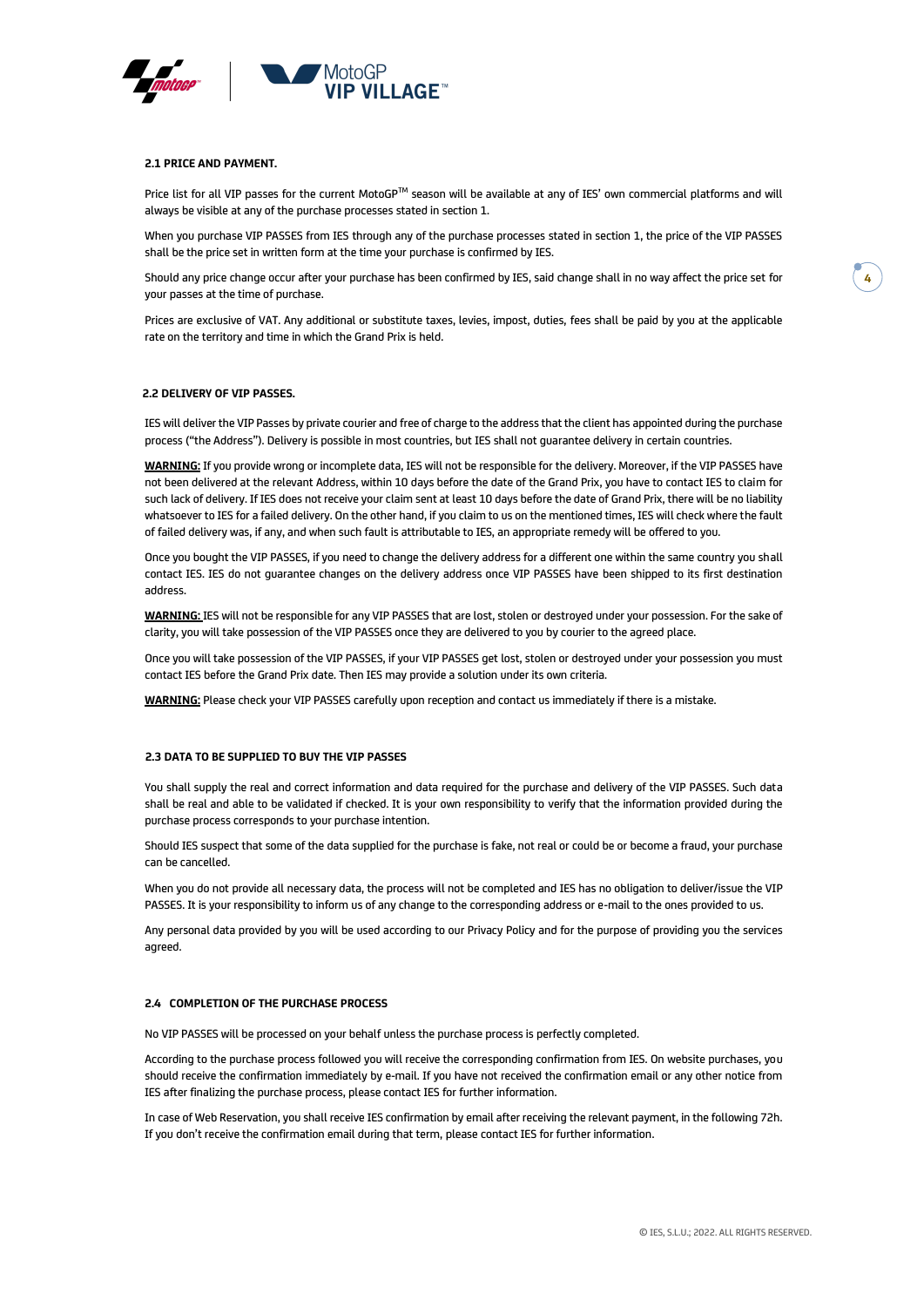

**WARNING:** In case of Direct Purchase, it will be effective when payment has been received by IES, which should be no later than 30 days prior to the date of the chosen GP. For the sake of clarity, in Direct Purchase process, from the moment IES has received the relevant RF, then cancellation penalties may apply.

Once the 30 days prior to the event limit is due, if the payment has not been received properly IES reserves the right to release the reserved seats (VIP PASS) and put them up for sale again.

#### **2.5. LIMITS ON THE PURCHASE PROCESS.**

Once you have started the purchase process, you will be informed whether there are VIP PASSES available for your queries.

On Web Purchases, there is a limit of four thousand euros (4.000.-€) that can be paid by credit card on a single web purchase.

On Web Reservations there is a limit of eight (8) VIP PASSES that can be purchased through the reservation process itself. For purchases of more than eight (8) passes contact directly hospitality@motogp.com.

#### **2.6 ENTRANCE TO THE MotoGP VIP Village™.**

It is mandatory to wear the VIP PASSES to access to the relevant MotoGP VIP Village™.

Removing any part of, altering or defacing it may invalidate your VIP PASSES and right of use.

#### **2.7 CANCELLATION FEES/EXCHANGES**

#### **2.7.1 STANDARD CANCELLATION/EXCHANGES CONDITIONS**

The purchase of the VIP PASSES is subject to penalties for cancellation and/or changes.

The penalties stated in this clause may apply only when the VIP PASSES have been directly purchased from IES and always in accordance with this clause.

Once the purchase of your VIP PASSES has been confirmed by IES, if you decide to cancel your VIP PASSES purchase, then different penalties conditions may apply depending on the cancellation date. For the sake of clarity, as "cancellation date", shall be understood the date that IES is contacted via email for cancellation purposes.

#### **CANCELLATION PENALTIES**

- 1. More than 45 days prior to the event: 10% of the total amount
- 2. From 45 to 30 days prior to the event: 50% of the total amount
- 3. Less than 30 days prior to the event: 100% of the total amount

IES will only reimburse the amount paid for the VIP PASSES, not being responsible for any further or additional expenses incurred in relation to other services not provided by IES.

For the sake of clarity, if you are purchasing via Direct Purchase, once the RF is received by IES, that purchase is already subject to penalties whether the relevant payment is received or not.

In order to cancel your purchase, if you have any right to it, please contact IES by email to [hospitality@motogp.com](mailto:hospitality@motogp.com) .

If applicable, IES will proceed with the corresponding refund using the same method used to purchase the VIP PASSES except otherwise agreed by parties and at IES discretion.

IES reserves the right of admission without reimbursement in order to comply with the Terms of Use and the protocols and security measures, including the MotoGP VIP Village" Contingency Plan that may be applicable.

#### **2.7.2 FORCE MAJEUR CANCELLATION FEES**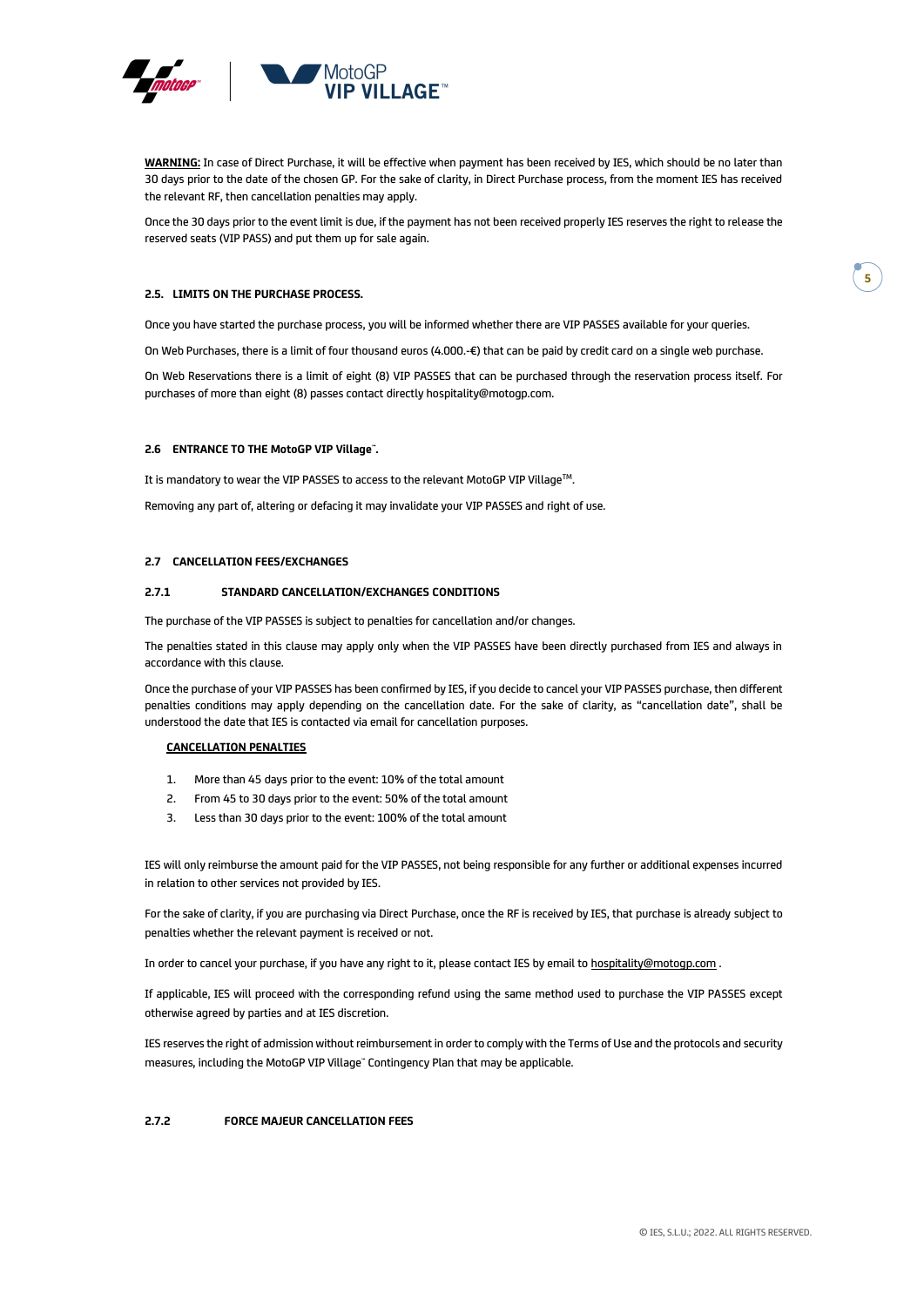

The Grand Prix organizer may make alterations to the relevant schedule published when reasonably necessary. This includes alterations due to force majeure (such as pandemics) that imply the cancellation of the Grand Prix and/or suspension of the MotoGPTM Corporate Hospitality Platform.

You accept and acknowledge that such alterations are beyond IES control and may affect to the VIP PASSES purchased by you on the following way:

When a Grand Prix or/and its MotoGP VIP Village™ is **cancelled** due to circumstances beyond IES control, you will be entitled to claim a refund from IES of the 100% of the total amount paid for the VIP PASES.

When a Grand Prix or/and its MotoGP VIP VillageTM is **rescheduled** due to circumstances beyond IES control, the refund/exchange policy may vary depending on the case and you shall contact IES.

IES will only reimburse the amount paid for the VIP PASSES, not being responsible for any further or additional expenses incurred in relation to other services not provided by IES.

If the Grand Prix related to your VIP PASSES is cancelled or re-scheduled, IES will use its reasonable resources to notify you using the contact details you provided during the purchase process. Remember that it is your responsibility to inform us of any change to the contact address or e-mail. IES does not guarantee that you will be informed of such cancellation before the date of the Grand Prix.

If you consider that a refund may be applicable to your VIP PASSES purchase, you must contact IES, as soon as you become aware of such cancellation or rescheduling.

If refund is applicable, IES will only make the reimbursement to the person that completed the purchase process, not to any final holder of the VIP PASSES.

#### **2.8. LIABILITY**

Personal arrangement including travel, accommodation or hospitality relating to the Grand Prix which have been arranged by you, are at your own risk.

Liability for the cancellation or rescheduling of a Grand Prix, or for material changes to a Grand Prix, will be limited to the refund as set forth above.

#### **2.9. VOID VIP PASSES.**

Any VIP PASSES obtained in breach of any of these Terms shall be void and all rights conferred in them shall be void.

Any person seeking to use void VIP PASSES in order to gain or provide entry to a Grand Prix may be liable to legal action and, if already gained entry, considered to be a trespasser and may be liable to be ejected.

Void VIP PASSES are non-refundable.

#### **2.10 VIP PASSES PURCHASE CONDITIONS FOR UNDERAGE**

#### **2.10.1 UNDERAGE VIP PASSES SPECIAL CONDITIONS:**

VIP PASSES for children from two (2) to fifteen (15) years-old will benefit of a reduction on the regular price. The reduction will be stablished in the corresponding purchase process. For children under the age of two (2) the access is free.

#### **2.10.2 UNDERAGE PURCHASING**

The purchase of VIP PASSES shall only be processed if you are 18 or more. If you are under 18, you must follow the purchase process under the supervision of a parent or legal guardian.

Any VIP PASS holder who is under the legal age in specific Country where the Grand Prix is taken ("Minor"), must be accompanied and supervised at all times by an adult VIP PASS holder, who shall take full responsibility for such Minor.

However, minors over the age of sixteen (16) may be admitted without supervision provided that the parent/guardian of such minor signs a letter of undertaking (in the form provided by IES) releasing IES in respect of any liability arising from their decision to let the minor into the MotoGP VIP Village".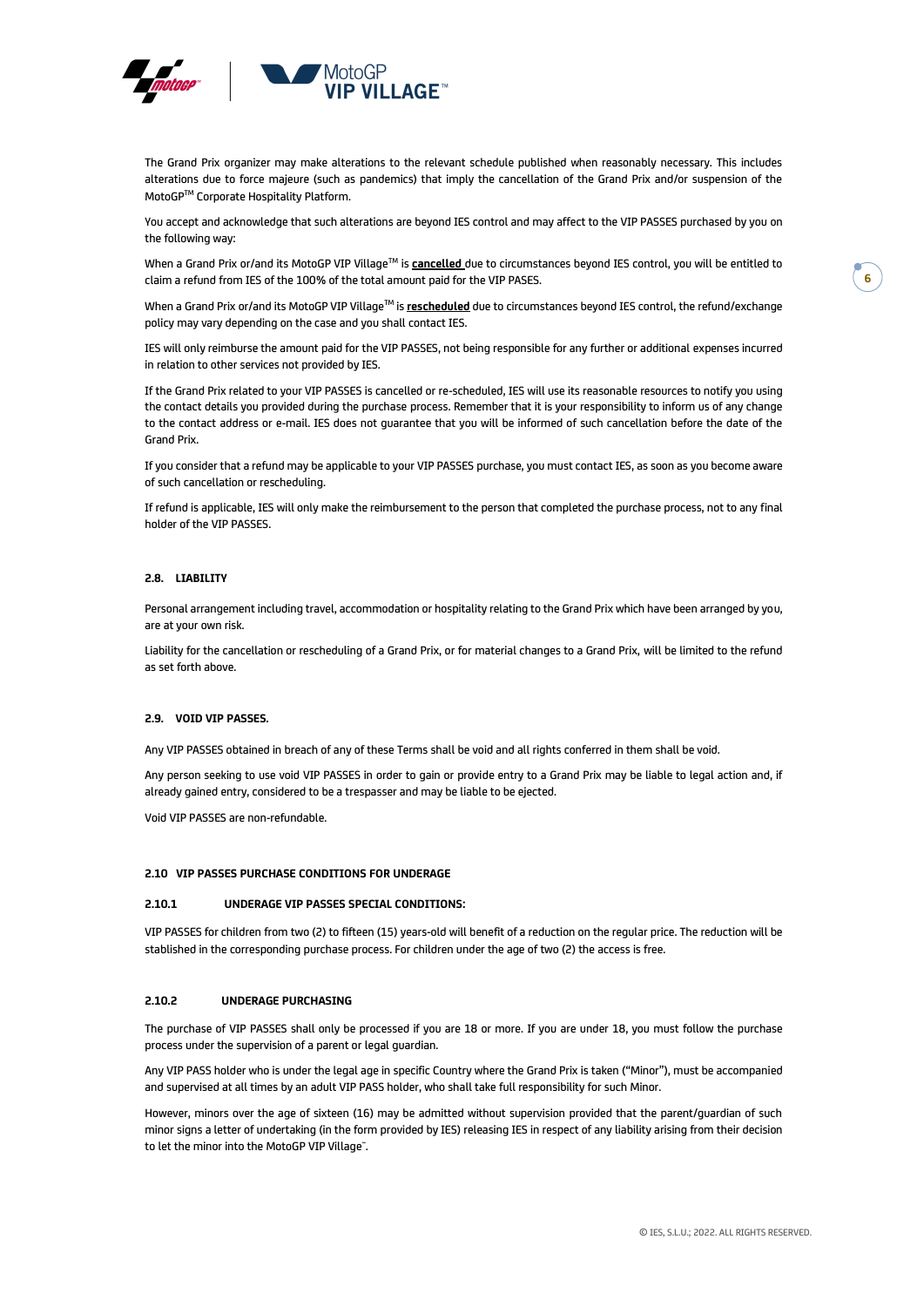

**WARNING:** The relevant undertaking letter for minors over the age of sixteen (16) not supervised shall be obtained in advance of the date of Grand Prix by emailing *[hospitality@motogp.com](mailto:motogpvipvillage@dorna.com)* .

## **3. TERMS & CONDITIONS OF USE**

VIP PASS holder expressly acknowledges and accepts that the use of the VIP PASS is subject to the following Terms & Conditions of Use (the "Terms").

IES reserves the right to take legal actions or to deny the entrance to the MotoGP VIP Village™ to any VIP PASS holder infringing any of the following terms.

For the sake of clarity, any holder of VIP PASS for any Grand Prix (except Australia\*), no matter the purchase process followed, no matter the vendor, is subject to the following Terms by IES, as IES is the organizer of this hospitality service.

\*Please note that in the Australia Grand Prix, if applicable, the MotoGP VIP Village™ is organized and managed by the circuit directly, not by IES. Therefore, the MotoGP VIP Village™ experience may differ at this location and maybe be subject to further T&C.

IES reserves the right to alter seat, suite or area allocations (if any) without prior notice. The VIP PASS holder is not guaranteed an uninterrupted and/or uninhibited view of the Event from the seat, suite or area provided, nor is any representation or warranty given as to the quality, content or duration of the Event.

#### **3.1. CODE OF CONDUCT**

#### **3.1.1 CONDITIONS OF ADMISSION**

It is mandatory to wear the VIP PASS to access to the relevant MotoGP VIP Village™. Removing any part of, altering or defacing it may invalidate your VIP PASS and right of use.

The management of the relevant Grand Prix, IES and any other company of Dorna Group (hereinafter referred to them jointly as "the Grand Prix Management") reserves the right to refuse VIP PASS holder admission to the MotoGP VIP Village™ in reasonable circumstances, including for health and safety reasons or when VIP PASS are void.

VIP PASS holders must comply with instructions and directions given by the Grand Prix Management and its staff. No refunds will be given to VIP PAS holder who is refused entry or ejected due to their own behavior as suggested in, but not limited to, the examples below.

VIP PASS give access to the spaces and services of the MotoGP VIP Village™ and are strictly personal and non-transferable during the Grand Prix. They must be always carried in a clear and visible manner. If the holder of the VIP PASS is found in a non-designated area or in violation of applicable security rules or protocols, the VIP PASS will be immediately confiscated without previous notice.

The Grand Prix Management reserves the right to request that VIP PASS holders leave the venue at any point on reasonable grounds and may take any appropriate action to enforce this right.

By way of example the management of the Grand Prix may expel any VIP PASS holder who:

- a. Has behaved in the MotoGP VIP Village" facilities or any other facility of the Grand Prix in a manner which, in the reasonable opinion of the Grand Prix Management, has affected, or is likely to affect, the enjoyment of other visitors; or
- b. uses threatening, abusive or insulting words or behavior or in any way provokes or behaves in a manner which may provoke a breach of the peace; or
- c. in the reasonable opinion of Grand Prix Management, is acting under the influence of alcohol or drugs; or
- d. smokes in a forbidden area; or
- e. fails, when required, to produce proof of identity or age; or
- f. uses equipment which in IES, the staff and/or management of the Grand Prix's opinion could constitute a nuisance to the rest of the audience.

#### **3.1.2 UNDERAGE VIP PASS HOLDER**

Any VIP PASS holder who is a Minor, must be accompanied and supervised at all times by an adult VIP PASS holder, who shall take full responsibility for such Minor.

However, minors over the age of sixteen (16) may be admitted without supervision provided that the parent/guardian of such minor signs a letter of undertaking (in the form provided by IES) indemnifying IES in respect of any liability arising from their decision to let the minor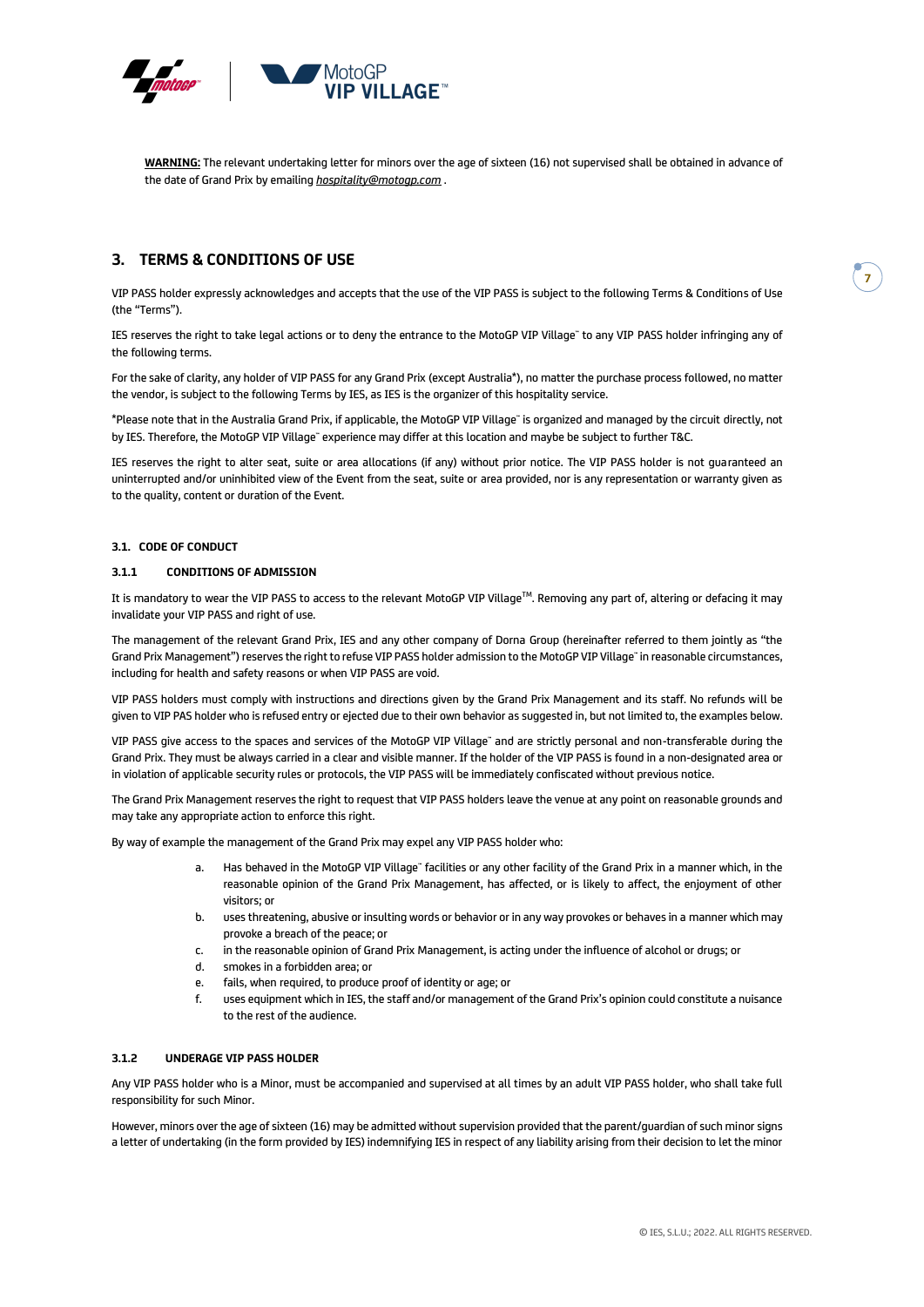

into the MotoGP VIP Village". The relevant undertaking letter for minors over the age of sixteen (16) not supervised shall be obtained in advance of the date of Grand Prix by emailing hospitality@motogp.com.

#### **3.1.3 RESTRICTIONS AND PROHIBITIONS.**

#### **a) USE OF RECORDING DEVICES**

The use of equipment for recording or transmitting (by digital or other means) any audio or audio-visual material or any information or data related to the Grand Prix is strictly forbidden. Unauthorized recordings, tapes, films or similar items may be confiscated and destroyed. For the sake of clarity, IES reserves the right not to allow personal electronic devices and if IES permits such personal electronic devices within the MotoGP VIP Village", any recording, data or image of, at or in relation to the MotoGP VIP Village™ or the Grand Prix that is recorded, stored and/or created thereon may be used for personal, private and non-commercial purposes only (which does not include use in social media).

**WARNING**: Grand Prix Management will not be liable for any loss, theft or damage to confiscated items.

Any recording made of a Grand Prix in breach of these conditions shall belong to Dorna Group. IES reserves the right to confiscate or destroy any recording, image or data which is in contravention of these Terms and upon the request of IES, VIP PASS holder shall assign to IES /Dorna Group in writing the copyright and all other intellectual property rights in any image or recording at, of or in relation to, the MotoGP VIP Village" or the Grand Prix that is created and/or recorded by the VIP PASS holder.

#### **b) ALCOHOL FOOD AND SMOKING RESTRICTIONS**

Alcohol and food may only be consumed when offered by the hospitality service. The consumption of alcohol and food must follow IES indications and schedule all times. It is forbidden to bring you our food and beverages to IES facilities.

Underage alcohol consumption is forbidden. IES reserve the right to withdraw the VIP PASS and expel from the facilities minors consuming alcohol, their parents/legal guardians and any adult providing alcohol to said minors.

In some cases, IES may apply restrictions on alcohol consumption subject to the local regulation where the Gran Prix is held.

Smoking and vaping is only permitted subject to applicable laws in the designated areas within the facility which will be clearly marked.

#### **c) PROMOTIONAL/MARKETING MATERIALS PROHIBITION**

VIP PASS holders shall not bring into the Grand Prix or display or distribute (whether for free or not) at the Grand Prix any sponsorship, promotional or marketing materials even in subtle, concerted or subliminal ways.

The VIP PASS may under no circumstances be used for promotional and/or commercial purposes without prior authorization from IES, nor may they be included in raffles or lotteries. The person or company that makes unauthorized use of them shall be liable for such acts and may face any legal action taken by IES.

#### **d) OTHER RESTRICTIONS AND PROHIBITIONS**

The following may not be permitted in the Grand Prix or in the MotoGP VIP Village™ facilities ("Facilities"):

- a. Animals (with the exception of guided dogs);
- b. Laser pens;
- c. Your own food and drink (unless permitted by IES);
- d. Bottles, cans or glass containers (unless permitted by IES);
- e. The following articles must not be brought within the Facility: knives, bladed items, firearms, ammunition, fireworks, drones, smoke canisters, air-horns/claxons/vuvuzelas or any similar item, flares, weapons, dangerous or hazardous items, selfie-sticks, bicycles/ roller-skates/skateboards/scooters/prams or any similar item, phone jammers, radio scanners, walkie-talkies, laser devices, illegal substances, bottles, glass vessels, any article that might be used as a weapon and/or compromise public safety and/or sabotage or damage property or any item including protest (of a political, religious or other nature) or offensive slogans or messages.
- f. Illegal substances.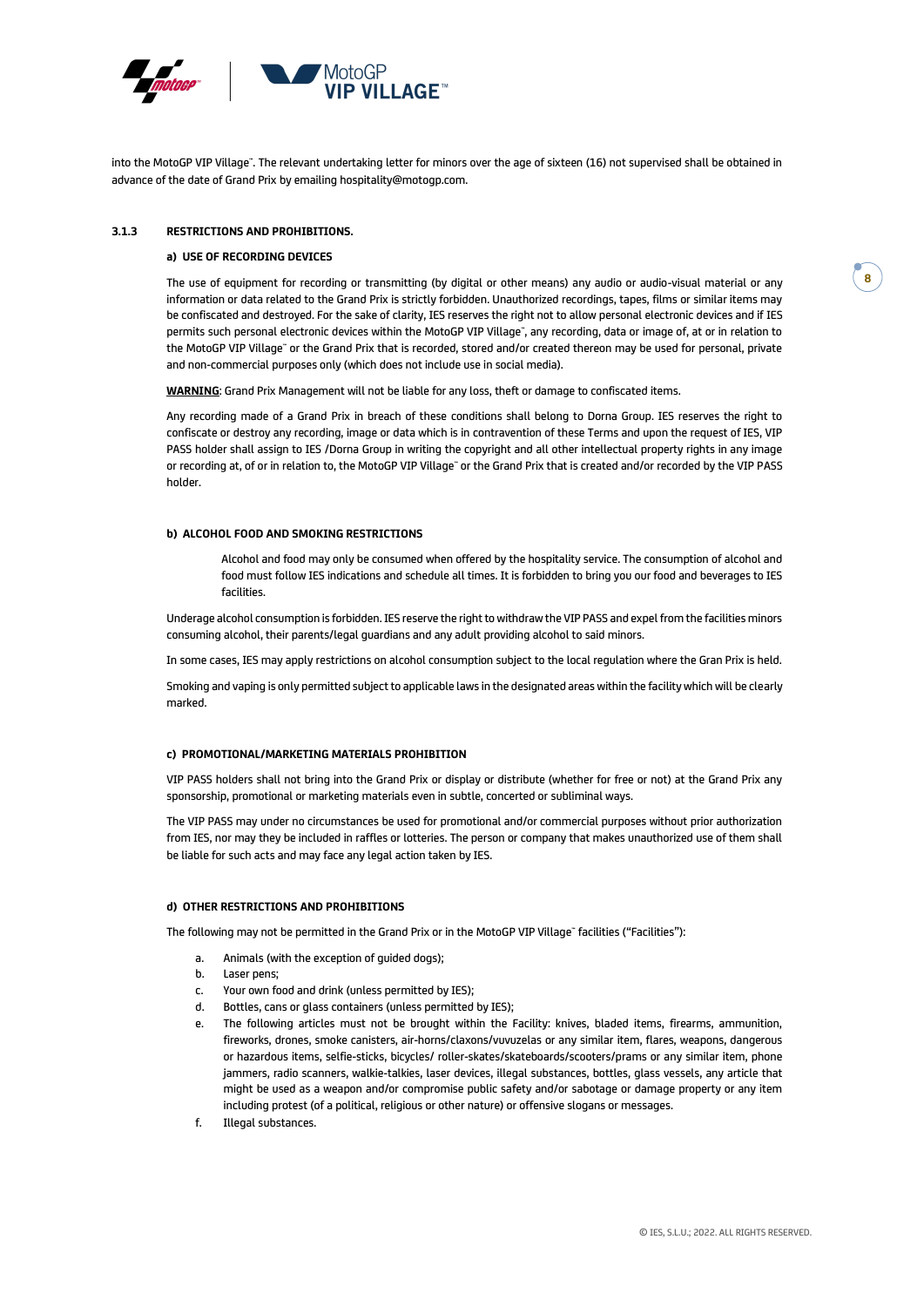

Any person in possession of such items will be refused entry to the Facility. IES (acting via its nominees or otherwise) reserves the right to confiscate any item which, in the reasonable opinion of IES or its nominees, may cause danger or disruption to others, the Grand Prix or the Facility and shall have no obligation to return such item to the VIP PASS holder or the owner or holder of such item and no liability in respect of such item.

Grand Prix Management have the right to conduct security searches from time to time and confiscate any item which, in the reasonable opinion of the management, may cause danger, annoyance, aggravation or disruption to other members of the audience or the Grand Prix or is one of the items not permitted in the circuit venue as listed above.

VIP PASS holders may only leave and re-enter in the Grand Prix facilities/ MotoGP VIP Village™ facilities during the same day of a Grand Prix at the discretion of the management of the circuit. Otherwise, there will be no re-admission or pass-outs of any kind. VIP PASS holders may only re-enter the Facility during the Event period at the discretion of IES. IES reserves the right to restrict re-admission of any kind to the Facility. Every effort will be made to admit latecomers to the Facility however late admission to the Facility shall be at the sole discretion of IES. No admission or re-admission to the Facility or the Circuit is permitted after the end of the Grand Prix period.

The obstruction of gangways, access-ways, exits, entrances or staircases, congregating in non-designated areas or seeking entry to stands or areas for which you do not hold an appropriate pass is strictly forbidden.

#### **3.2 CONSENT TO IMAGE RIGHT LICENSE**

The VIP PASS holder acknowledges that their presence in the different areas of the MotoGP VIP Village™ during their stay at the Grand Prix may be registered, reproduced and / or broadcast worldwide for many purposes, including commercial and promotional activities and use by IES or any company of its group (hereinafter Dorna Group, including Dorna Sports S.L.).

By attending to the MotoGP VIP Village", VIP PASS holder expressly consents to be filmed and their sound recorded as members of the audience of the relevant MotoGP" Grand Prix (the "Grand Prix"). The VIP PASS holder expressly licenses any image right to IES and Dorna Group to use such films and recordings (including any copies) without payment in any way, even for commercial purposes.

Parents/Legal Guardians of an Underage VIP PASS holder acknowledge and consent that such minors may be filmed on the Facilities as members of the audience of the Grand Prix. Parents/Legal Guardians of the relevant Underage VIP PASS holder expressly license any image right to IES and Dorna Group to use such films and recordings (including any copies) without payment in any way, even for commercial purposes.

#### **3.3 INTELLECTUAL PROPERTY; RESTRICTIONS ON USE OF NAMES AND LOGOS**

The VIP PASS holder shall not use any of the expressions "MotoGP™", "MotoGP VIP Village™" or any trademarks (whether registered or unregistered) or logo(s) pertaining thereto or any other intellectual property right owned by IES, DORNA Group, or by any third party except with the prior written consent of IES, DORNA or the relevant owner or licensee of such trade mark or other intellectual property right.

Ownership, possession or use of a VIP PASS does not confer any rights (by implication or otherwise) on the VIP PASS holder to use, alter, copy or otherwise deal with any of the symbols, trademarks, logos and/or intellectual property appearing on the VIP PASS.

The VIP PASS holder shall not use the name of the Grand Prix (or the name of any other round of the Championship) or part thereof (nor any abbreviation or foreign language version thereof) nor any logo or graphic device of or relating thereto for any commercial purpose whatsoever without the prior written consent of IES first being obtained.

#### **3.4 HEALTH AND SAFETY**

VIP PASS holders must comply with all relevant statues, safety announcements and circuit regulations whilst attending the Grand Prix. Any actions and/or conflicts taking place at the circuit during the Grand Prix, is regulated or solved by the manager of the circuit in any case.

During their time in the MotoGP VIP Village", the client shall always follow the instructions of the Grand Prix Management staff and likewise shall also comply with the protocols and security measures, including the [MotoGP VIP Village™ Contingency](https://vipvillage.motogp.com/wp-content/uploads/2022/02/ENG_2022_MotoGP-VIP-Village-Contingency-Plan.pdf) Plan 2022 that may be applicable.

IES will duly inform the client of the applicable measures and the information will be available and visible at the venue, as well as on the official MotoGP VIP Village" facilities and Web.

WARNING: VIP PASS holders acknowledge that motorsports can be dangerous, thus releasing IES and any of its affiliated companies (Dorna Group) from any liability arising from their presence in any MotoGP™ Grand Prix. Please carefully read clause 4 and 5.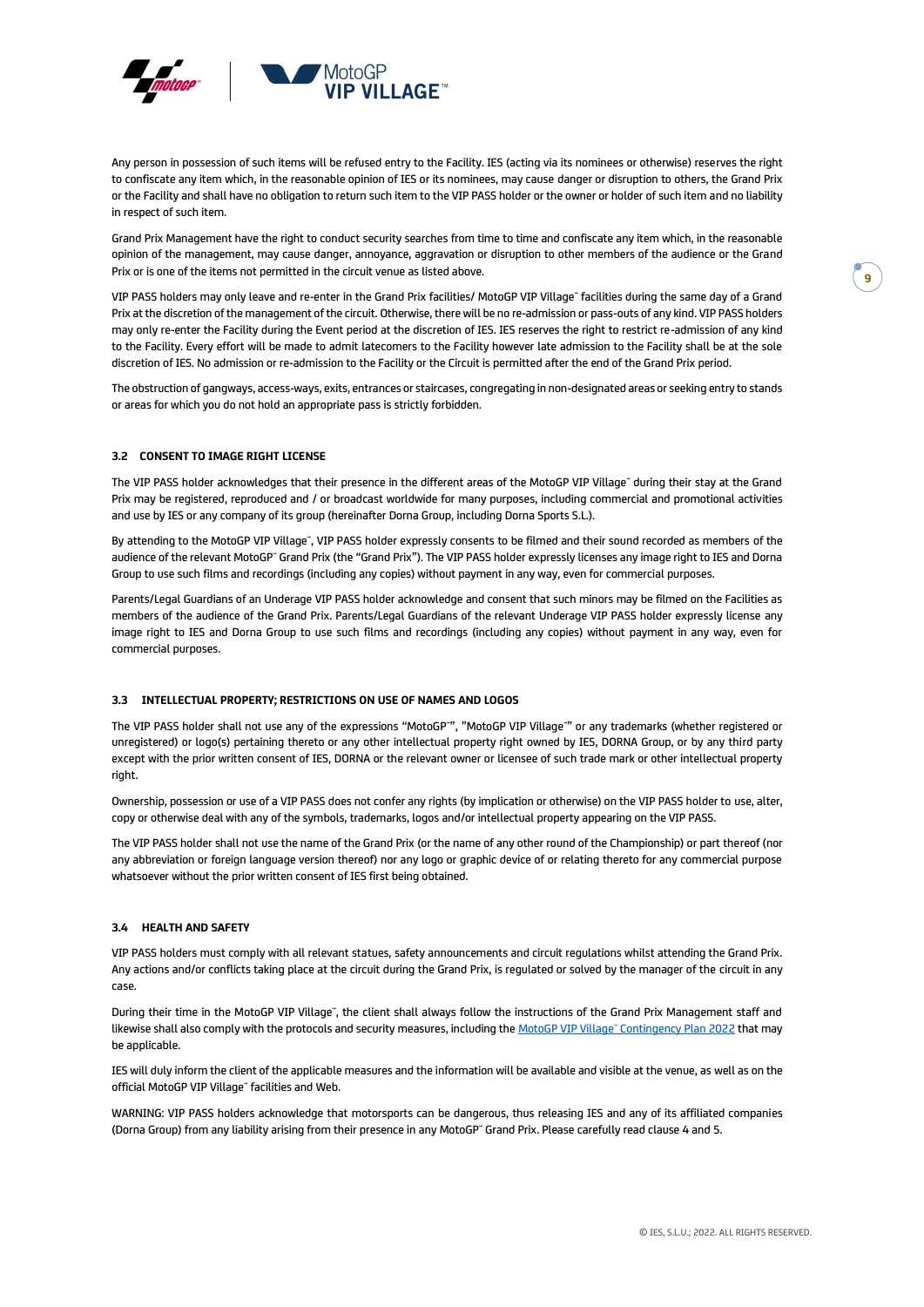

SECURITY & SAFETY PRECAUTIONS:

- For reasons of security and safety, IES (acting via its nominees or otherwise) reserves the right to search any person or inspect any bag or other item which any person wishes to bring in to or remove from the Facility, whether before, during or after the Grand Prix.
- b. For the security of VIP PASS holders whilst at the facility, CCTV cameras may be used at the Facility. The VIP PASS holder consents to any footage that may be taken of the VIP PASS holder for general security measures. The VIP PASS holder consents that IES (acting via its nominees or otherwise) may use or pass to the police or enforcement agency any recordings from CCTV footage for use in any proceedings.
- c. The VIP PASS holder may be exposed to loud noises at the Grand Prix. The VIP PASS holder and any of its guests, particularly children, are advised to wear hearing protection during motor racing and music concerts (if any).
- d. The VIP PASS holder shall not install or use any electrical or electronic equipment or apparatus within the Facility so as to interfere with radio or television reception, telecommunications transmission, electrical or electronic apparatus or equipment or the operation of any other equipment in the Facility.
- e. The VIP PASS holder shall avoid the use of any item that may fall from the facilities (or be thrown) onto the track/ pit box (i.e selfie sticks).

#### **3.5 ACKNOWLEDGMENTS AND LIABILITY**

#### **3.5.1 VIP PASS HOLDERS' ACKNOWLEDGMENTS**

VIP PASS holders acknowledges and accepts that:

MOTOR SPORT CAN BE DANGEROUS. Motor sport, the Grand Prixes and certain activities associated therewith (including, without limitation, support races and support events and activities) are dangerous and that some personal risk may be involved in attending the Facility and the Grand Prix and therefore attendance by VIP PASS holders is entirely at their own risk.

WARNING: In case of accident or damage VIP PASS holders may suffer or cause in the Grand Prix, VIP PASS holders waives all rights and titles to any legal claim they may have against, and release from all liability and agree not to sue, indemnify and hold harmless IES and its partners from Dorna Group.

Any property brought into the Facility or the Circuit by VIP PASS holders shall be at its own risk. IES and its affiliates shall not be responsible for any loss of or damage, howsoever caused (including without limitation any loss or damage caused by fire or theft), to any property of the VIP PASS holders or any property within the possession of the VIP PASS holders (or any property confiscated by IES) which is lost or damaged within the Facility or the Circuit.

#### **3.5.2 VIP PASS HOLDERS' LIABILITY**

VIP PASS holders, to the fullest extent permitted by law hereby:

Excludes, releases and forever discharges FIM, sanctioning bodies, IES, Dorna Sport and any of their affiliates, the sporting organizer, the relevant national sporting authority, the promoter of the MotoGP™ Grand Prix and any other persons or organizations involved in the organization, conduct and promotion of the Facility or the MotoGP™ Grand Prix(including officials, marshals, rescue and medical staff), the competitors and drivers (such parties to include where relevant all directors, officers, employees, agents, contractors and affiliated companies) (hereinafter the "Indemnified Parties") from all liability for claims, loss (including, without limitation, any indirect loss, consequential loss or loss of profit), damage, injury, costs or expenses whether in tort, contract or otherwise arising from or connected with the MotoGP™ Grand Prix or the Facility including without limitation any occurrence of fire or theft;

Indemnifies and holds harmless and agrees to keep indemnified and held harmless each of the Indemnified Parties against any such claims, loss (including any indirect loss, consequential loss or loss of profit), damage, costs or expenses brought by, or arising from any act or omission by the VIP PASS holder, save: (A) death or personal injury arising out of the negligence of any of the Indemnified Parties; or (B) any damage incurred by way of fraud or fraudulent misrepresentation, criminal act or breach of statutory duty by any of the Indemnified Parties

#### **3..6 ACCESSIBILITY**

MotoGP VIP Village™ will make best efforts to provide an accessible environment for all customers.

**WARNING:** People in wheelchair or any significant disability should warn IES at the purchase moment, to try to make the most of your MotoGP VIP Village™ experience.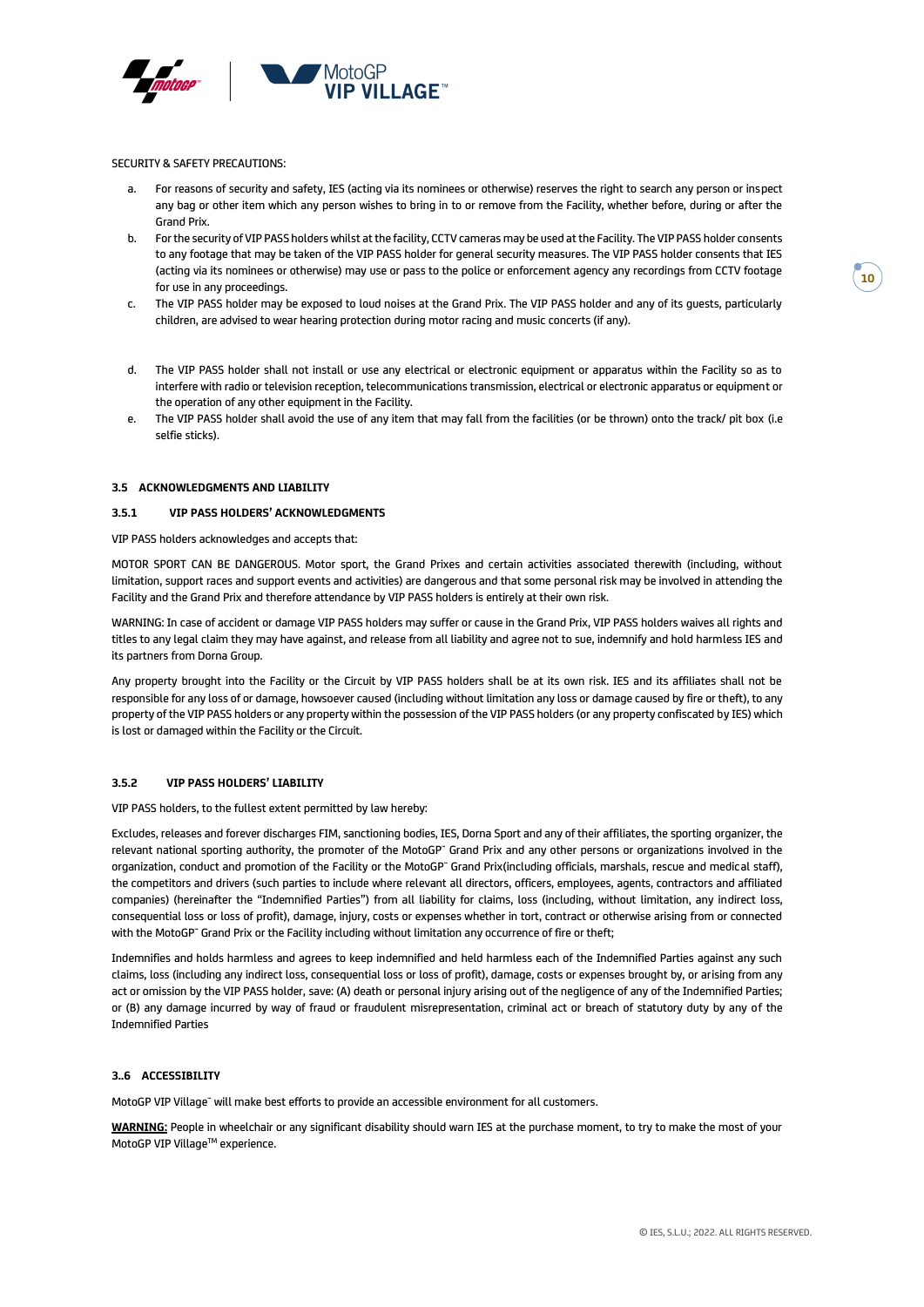

As the MotoGP VIP Village" is every race set in different venues, please ask the IES' Sales Department for specific facilities by email (hospitality@motogp.com).

#### **3.7. CREDENCIALS**

#### **3.7.1 PERSONAL CREDENCIALS**

a) VIP PASS

- FRIDAY PASS

This pass gives access to the Circuit and to the MotoGP VIP Village™ facilities only on FRIDAY during opening hours. This pass is not available in all Grand Prixes.

- SATURDAY PASS

This pass gives access to the Circuit and to the MotoGP VIP Village" facilities and its services only on SATURDAY during opening hours.

- SUNDAY PASS

This pass gives access to the Circuit and to the MotoGP VIP Village™ facilities and its services only on SUNDAY during opening hours.

- SUNSET EVENT PASS

This pass gives access to the Circuit and to the MotoGP VIP Village™ facilities and its services only for Private Corporate Event on the day and hours indicated on its back.

- b) STAFF & WORKERS' PASS
- STAFF PASS (for Coordinators of Corporate Lounge and company representatives)

This pass gives access to the Circuit and to the MotoGP VIP Village™ facilities from THURSDAY to FRIDAY during working hours (i.e.: 10.00 to 18.00) and SATURDAY and SUNDAY from 1-hour prior opening time until closing.

This pass includes all the MotoGP VIP Village™ services (only the days that MotoGP VIP Village™ is open, usually SATURDAY and SUNDAY, in some cases, also FRIDAY) except any allocated seat in the Lounge or in any Corporate Lounge.

- WRISTBAND (for contractors, providers, and hostesses)

"WEEK": this wristband gives access WEDNESDAY to FRIDAY during working hours (i.e.: 10.00 to 18.00)

"WEEKEND": this wristband gives access SATURDAY and SUNDAY from 1-hour prior opening time until closing.

Wristband does NOT give access to any included MotoGP VIP Village™ services.

#### **3.7.2 VEHICLES CREDENTIALS**

- a) CAR & MOTORCICLE PARKING STICKERS
- FRIDAY PARKING STICKERS

This sticker gives access only to the MotoGP VIP Village" parking only on FRIDAY. This sticker is not available in all Grand Prixes.

- SATURDAY STICKERS

This sticker gives access only to the MotoGP VIP Village" parking only on SATURDAY.

- SUNDAY STICKERS

This sticker gives access only to the MotoGP VIP Village" parking only on SUNDAY.

b) BUS PARKING STICKERS

This sticker gives access to the Circuit to drop-off and pick-up of Guests SATURDAY and SUNDAY.

Drop-off/pick-up point and parking location could be different from the MotoGP VIP Village™ Parking Area.

This sticker will be used also for car and van with more than 9 seats.

c) SERVICE PASS

This pass gives access to the MotoGP VIP Village™ only WEDNESDAY and THURSDAY to the main entrance of the VIP Village just to unload your goods/furniture for a maximum period of 15 minutes.

**11**